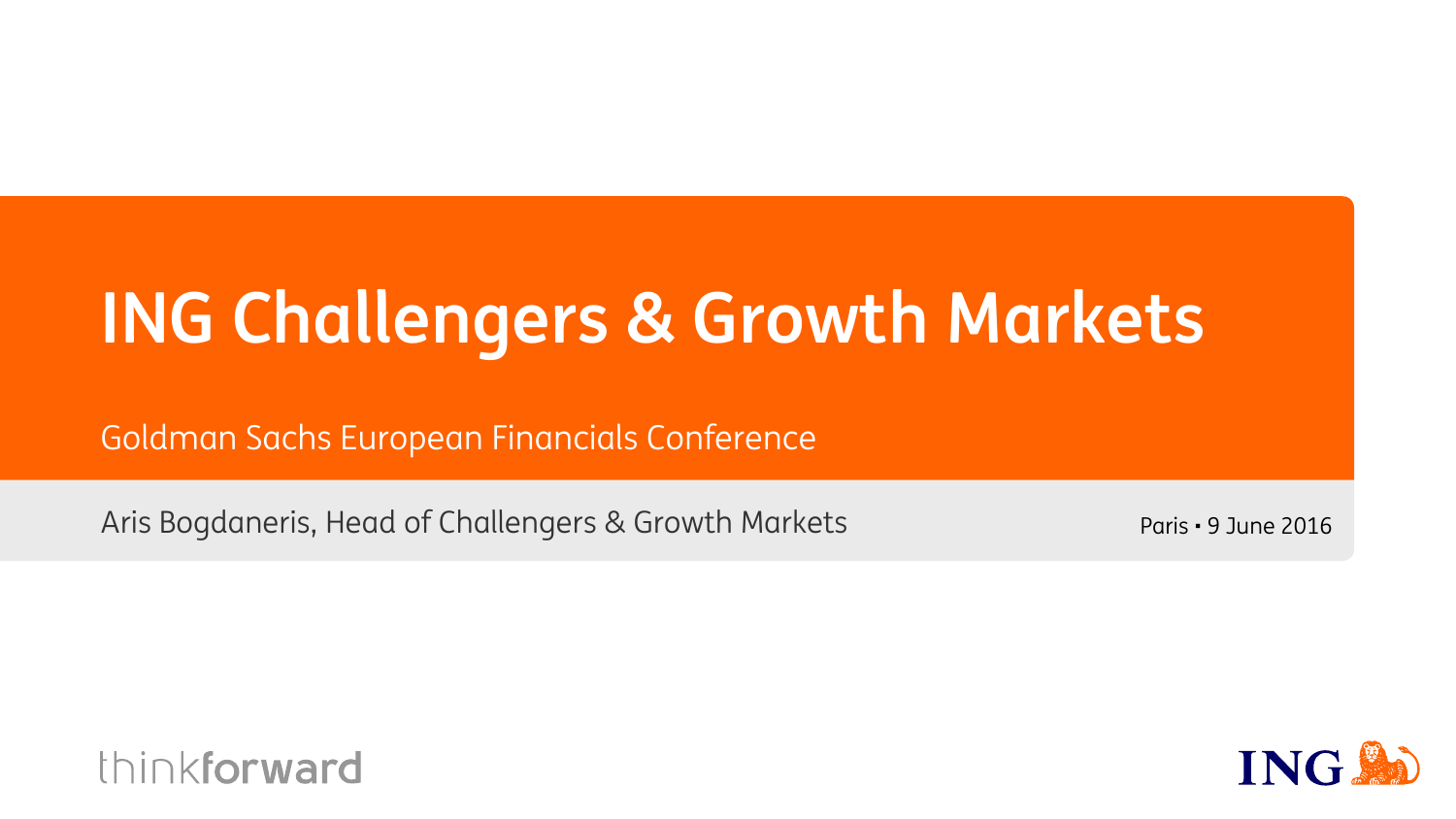## **Key points**

- Think Forward strategy at work in Challengers & Growth Markets:
	- We have a strong franchise built on satisfied clients; primary bank relationships are growing fast
	- Innovations help to improve the customer experience and to maintain a leading position in digital banking
- We have delivered on our financial priorities in the past two years:
	- Challengers & Growth Markets are already an important profit contributor and offer significant growth opportunities
	- Core lending growth is robust which supports NII and NIM in combination with client savings rate adjustments
	- The cost/income ratio is improving, despite higher regulatory cost, and profit before tax growth is strong
- We have a clear set of priorities to further improve results in the coming period

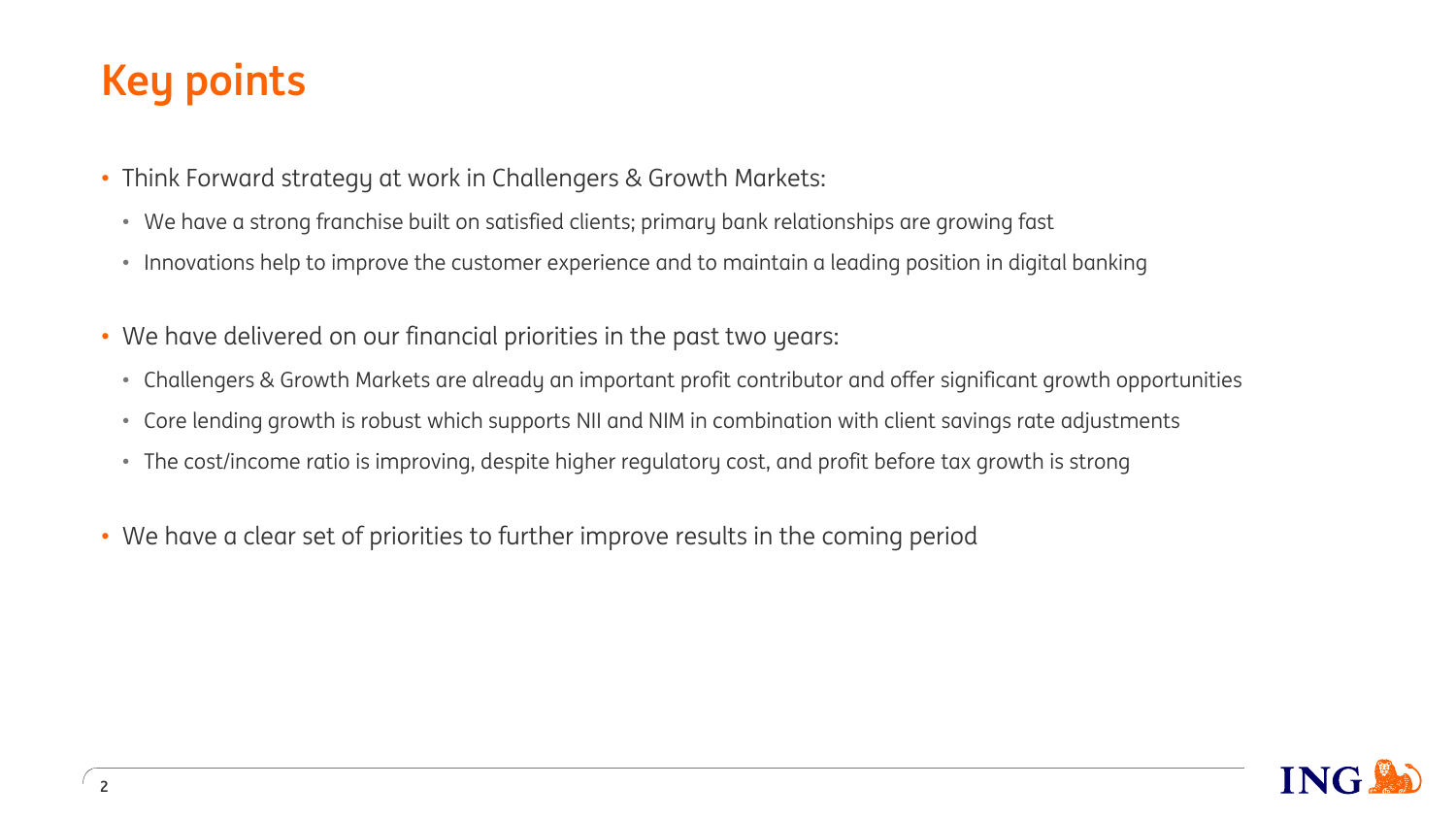# **ING's Think Forward strategy**

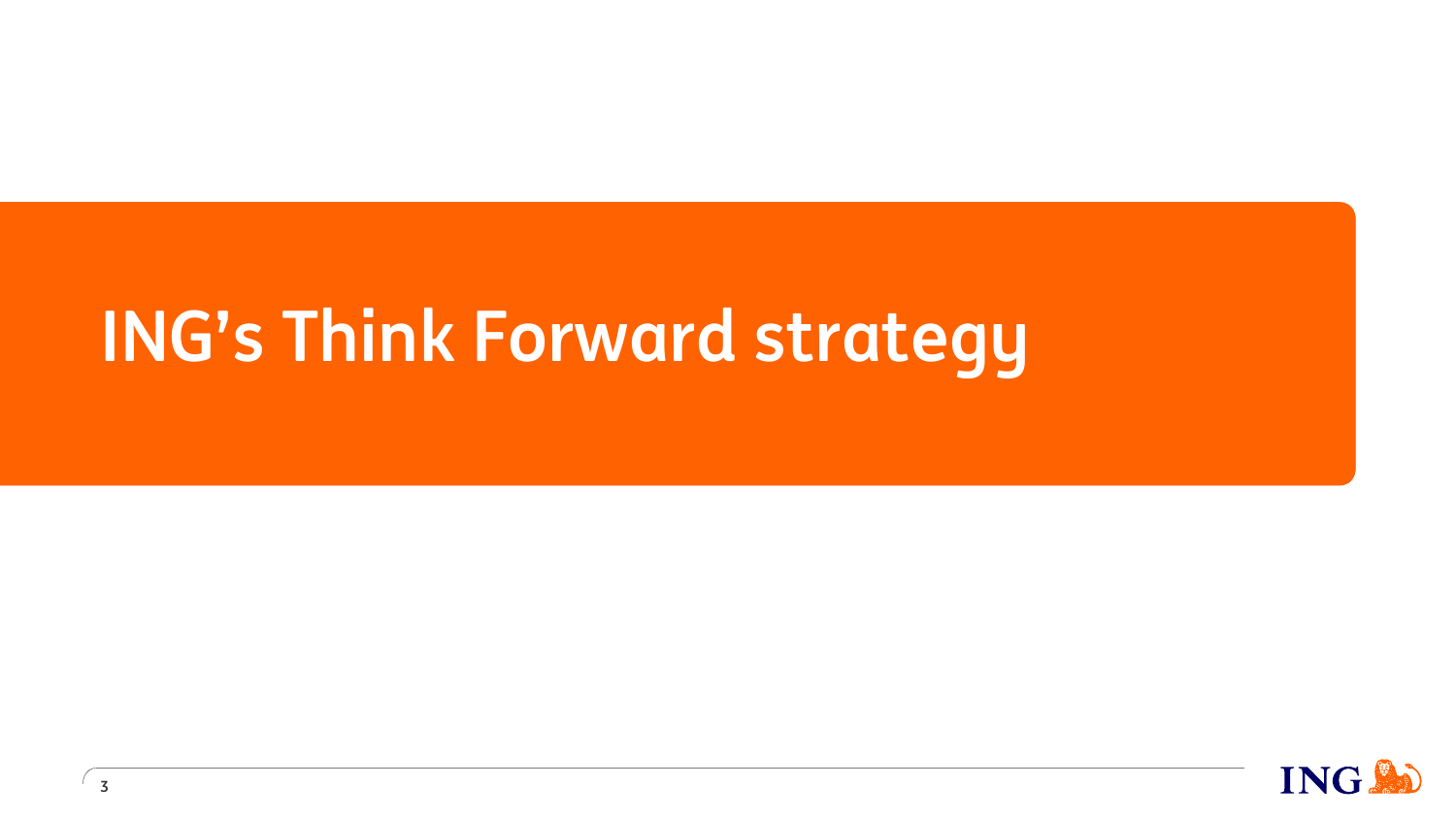## **Think Forward strategy continues to improve customer experience and drive commercial growth**

Progress made on Think Forward strategy. Some examples:

- Moving to 'omnichannel' in the **Netherlands**
- Introduction of agile way of working allowing us to react faster and more effectively to changing client needs
- Introduction of new innovations empowering our clients to stay a step ahead
- Cooperation with fintechs to support our strategy and innovation priorities
- Our customer focus is reflected in high NPS scores
- Strong increase in lending is resulting in more diversified balance sheets



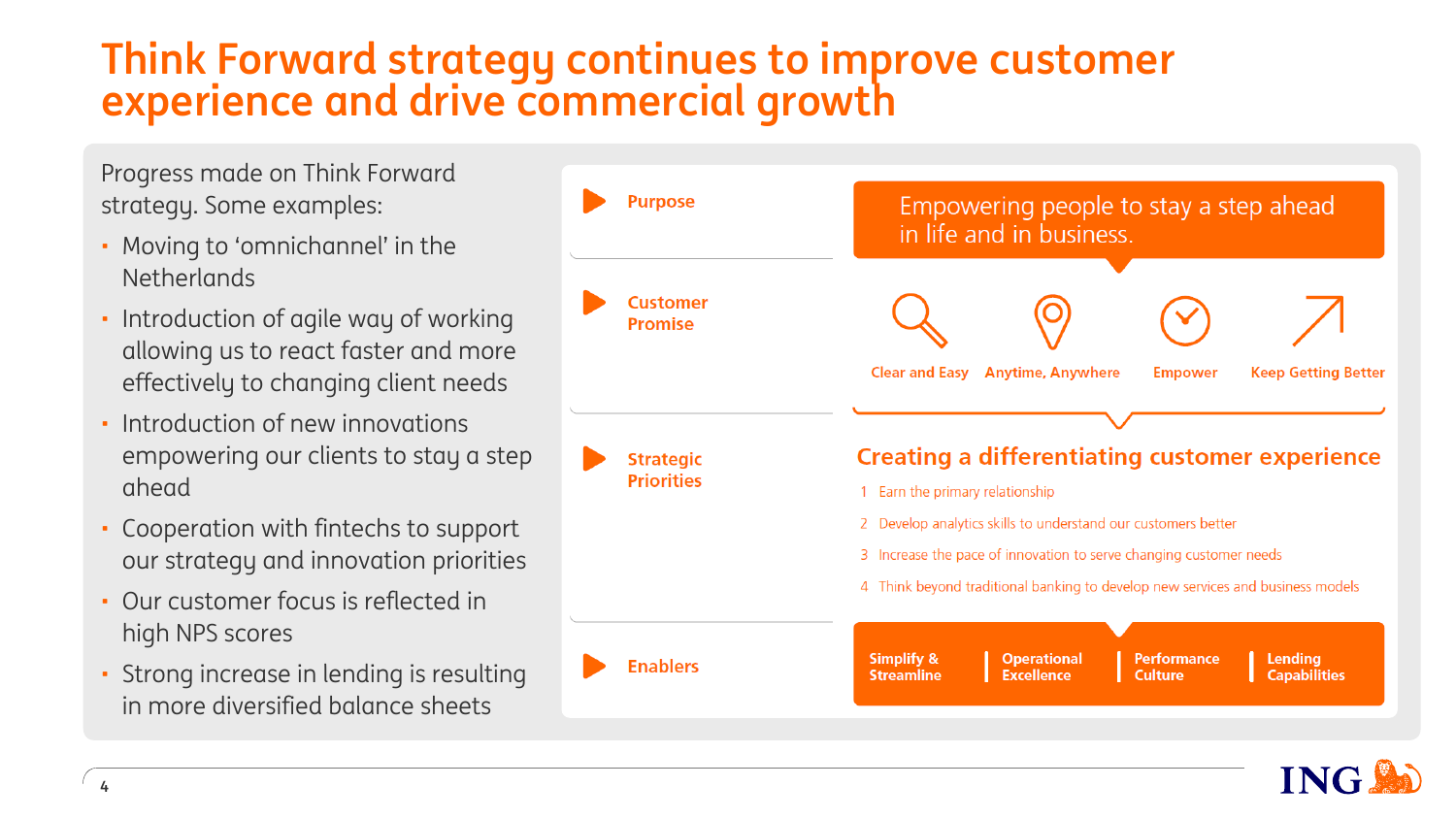## **First quarter 2016 results**

### **Net underlying result Banking and net result ING Group**

- ING Bank 1Q16 underlying net result EUR 842 million despite significant increase in regulatory expenses
- ING Group 1Q16 net result EUR 1,257 million including profit on sales of NN Group shares in January
- ING Bank recorded EUR 7.1 billion of net core lending growth in 1Q16

### **Fully-loaded common equity Tier 1 capital (in EUR bln and %)**



\* ING Group fully-loaded CET1 ratio is based on RWAs of EUR 318 bln; Pro-forma for full divestments is based on RWAs of EUR 316 bln

### **Net interest income excl. Financial Markets (in EUR mln)**



**Underlying operating expenses (in EUR mln)**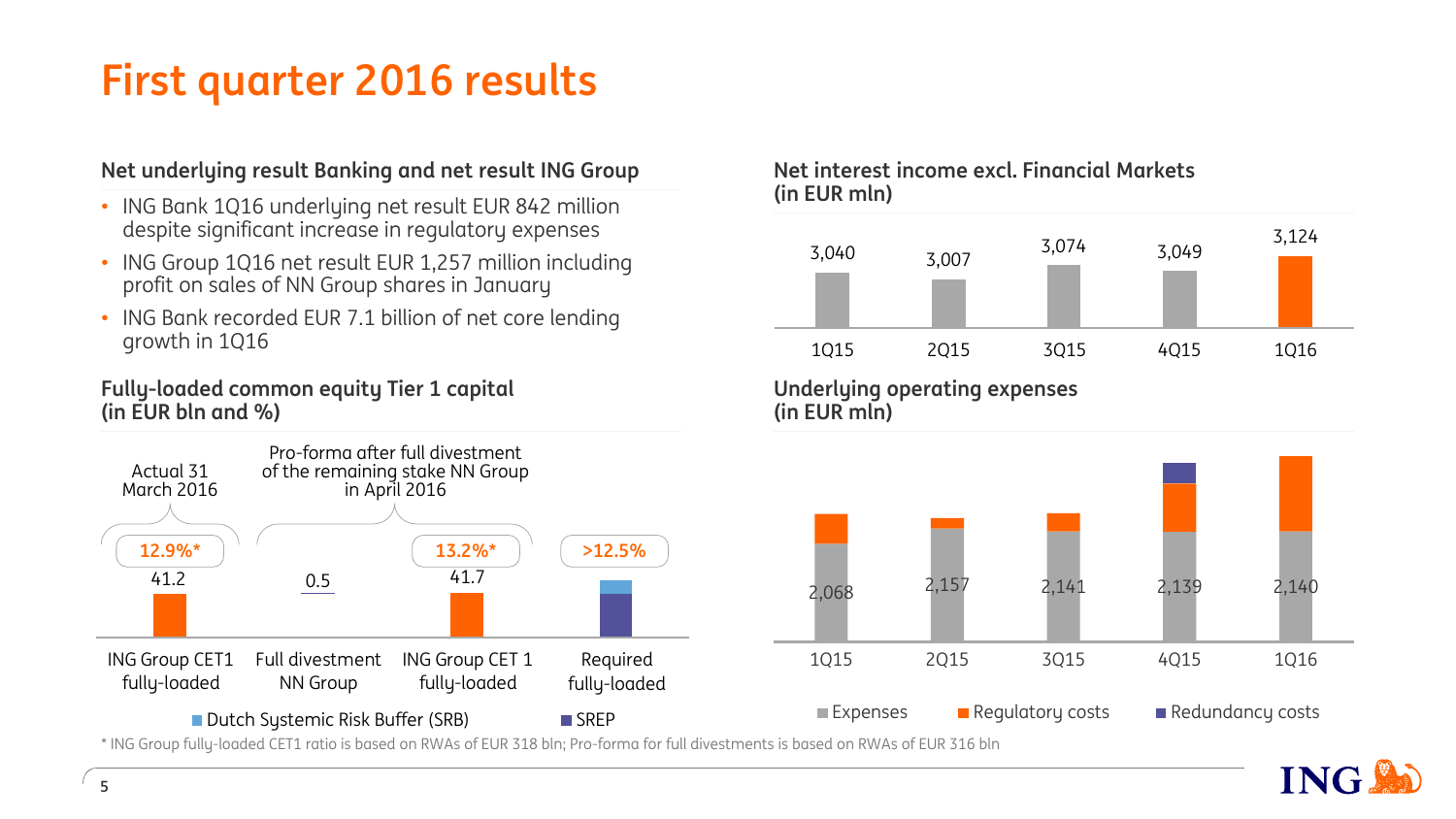## **On track to deliver on our Ambition 2017**

### **ING Group**

|                       | 2014     | 2015     | 1016    | Guidance                                                                                                                                                                                                                                 |
|-----------------------|----------|----------|---------|------------------------------------------------------------------------------------------------------------------------------------------------------------------------------------------------------------------------------------------|
| <b>CET1 (CRD IV)</b>  | 10.5%    | 12.7%    | 12.9%   | • We will grow into a comfortable buffer over time above the<br>prevailing fully-loaded requirements                                                                                                                                     |
| Leverage ratio*       | 3.4%     | $4.4\%$  | $4.3\%$ |                                                                                                                                                                                                                                          |
| <b>Group dividend</b> | EUR 0.12 | EUR 0.65 |         | We are committed to maintaining a healthy Group CET1 ratio<br>in excess of prevailing fully-loaded CET1 requirements,<br>currently 12.5%, and to returning capital to our shareholders<br>We aim to pay a progressive dividend over time |

### **ING Bank**

|                                        | 2014  | 2015  |         | 1Q16 Ambition 2017 | Guidance                                                                                                                                                |
|----------------------------------------|-------|-------|---------|--------------------|---------------------------------------------------------------------------------------------------------------------------------------------------------|
| <b>CET1 (CRD IV)</b>                   | 11.4% | 11.6% | 11.8%   | $>10\%$            | Bank capital levels will gradually migrate towards Group capital<br>levels                                                                              |
| Leverage ratio*                        | 3.6%  | 4.1%  | $4.0\%$ | $~10^{6}$          |                                                                                                                                                         |
| $C/I^{**}$                             | 58.7% | 55.9% | 64.5%   | 50-53%             | If the expected 2016 regulatory costs were equally distributed<br>over the 4 quarters of 2016, then the 1Q16 cost/income ratio<br>would have been 58.2% |
| $RoE^{\star\star}$<br>(IFRS-EU equity) | 9.9%  | 10.8% | 8.2%    | 10-13%             | If the regulatory costs were equally distributed over the 4<br>quarters of 2016, then the 1Q16 RoE would have been 10.0%                                |

\* The leverage exposure of 4.3% for ING Group and 4.0% for ING Bank at 31 March 2016 is based on the Delegated Act. The leverage ratio based on the published IFRS-EU balance sheet is 4.4% for ING Bank at 31 March 2016

\*\* The reported cost/income and RoE in the first quarter 2016 are significantly impacted by regulatory costs that are to a large extent booked in the first quarter

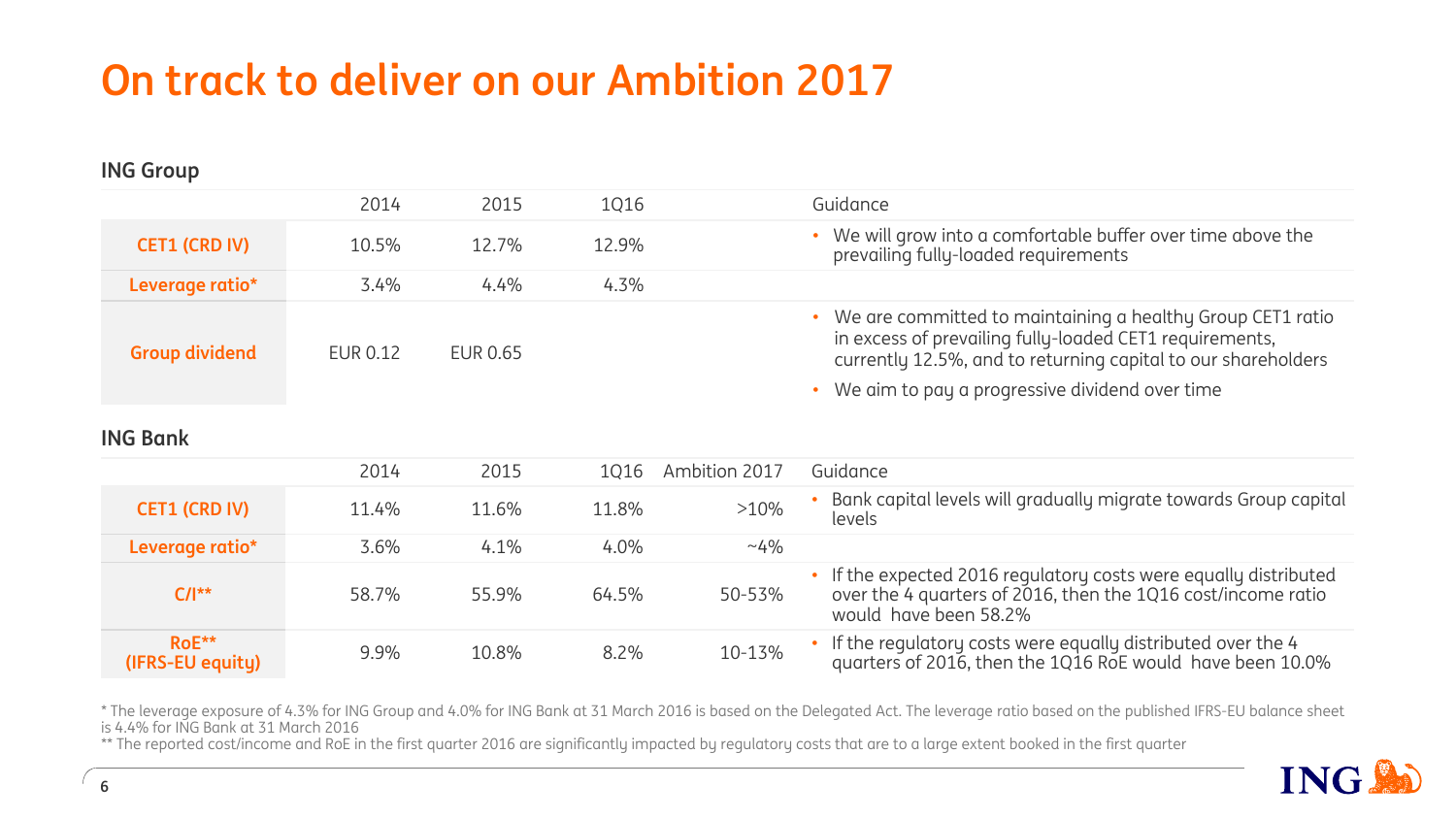# **ING Challengers & Growth Markets**

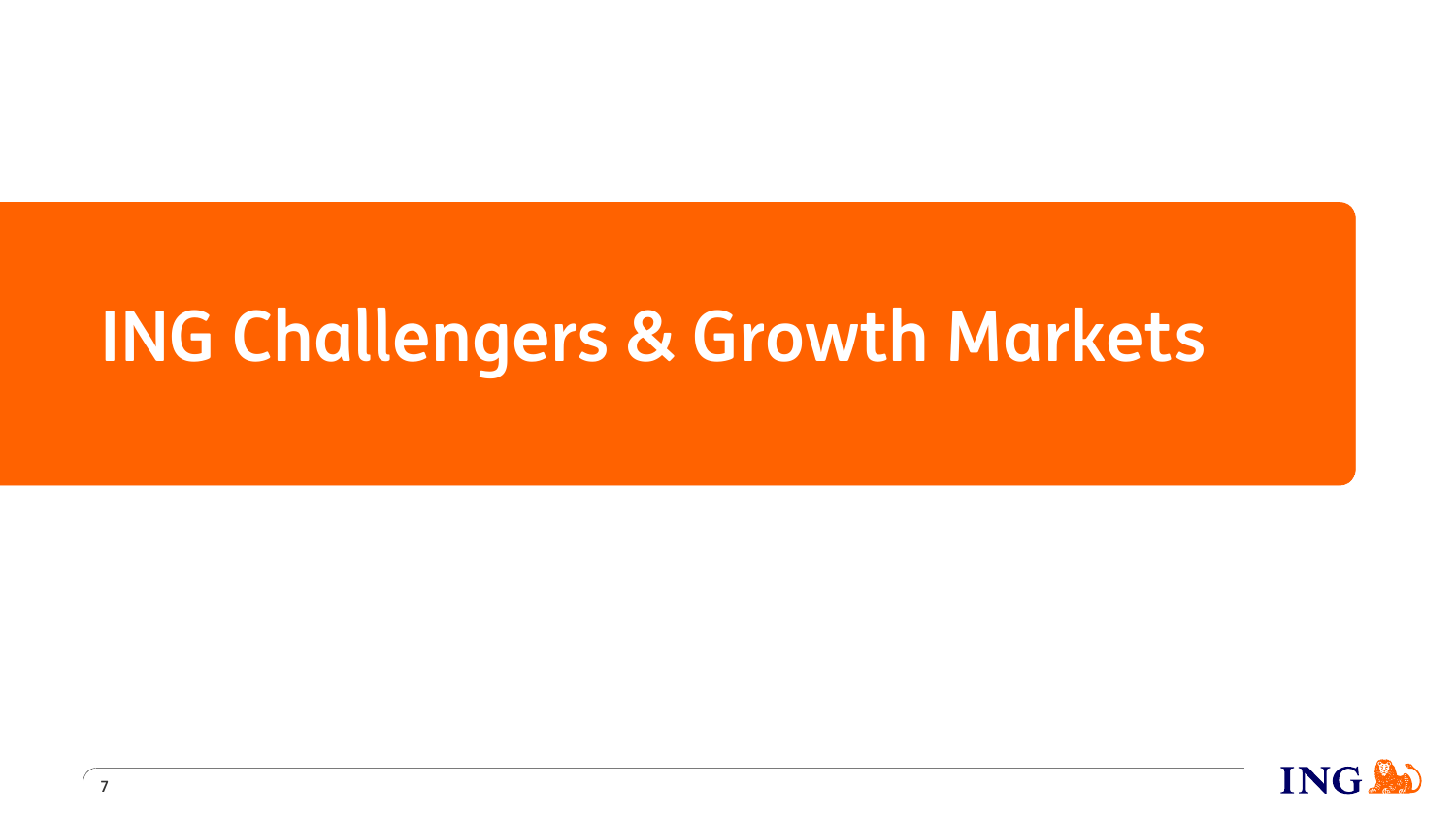## **Footprint Challengers & Growth Markets**





**Other Challengers** Growth Markets Market Leaders

22%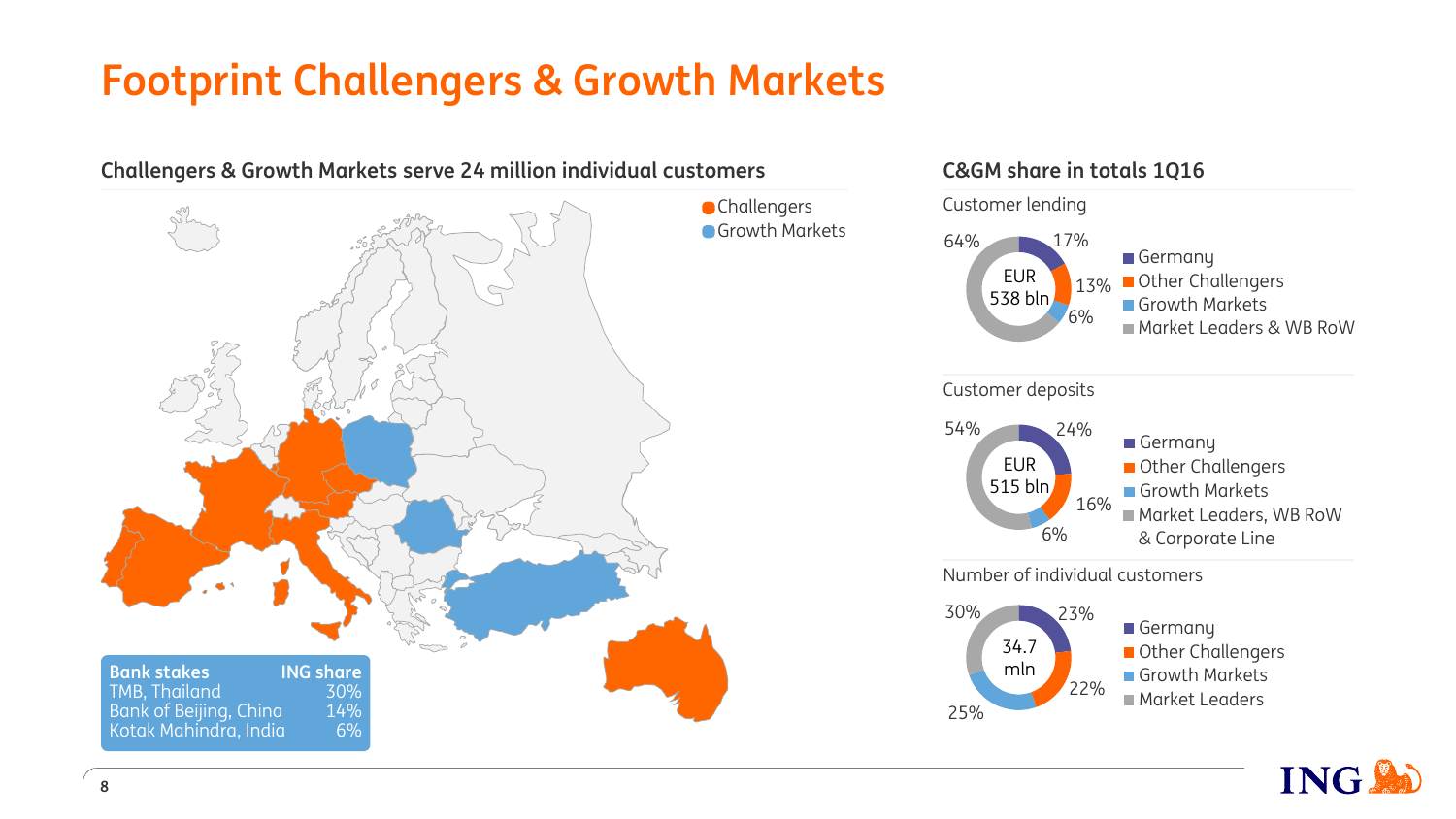### **Challengers & Growth Markets are already an important profit contributor for ING…**



\* Including Australia, Czech Republic, France, Italy, Portugal, Spain, UK Legacy run-off portfolio

\*\* Including Poland, Romania, Turkey, Asian stakes. Excluding Vysya. In the remainder of the slide deck, all financials have been restated to exclude Vysya

\*\*\* Including EUR 12 bln of impact from Basel III implementation where bank stakes are risk-weighted instead of being deducted from capital (as was the case in 2013 under Basel II)

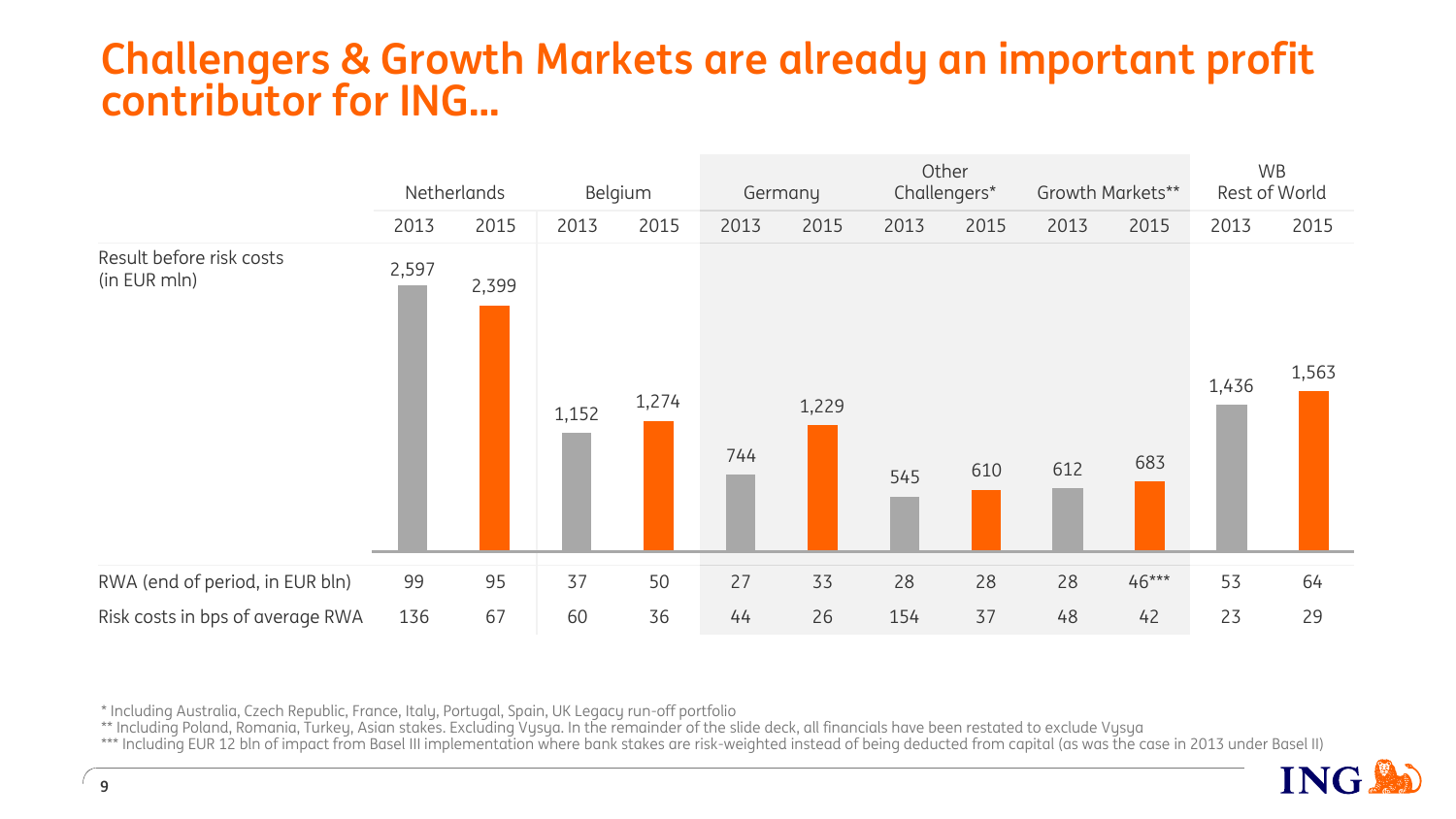## **…that provide diversification benefits and significant growth opportunities**

### **Customer lending (in EUR bln)**



\* EUR 7 bln of the decrease is explained by the run-off and transfer of WUB mortgages to NN

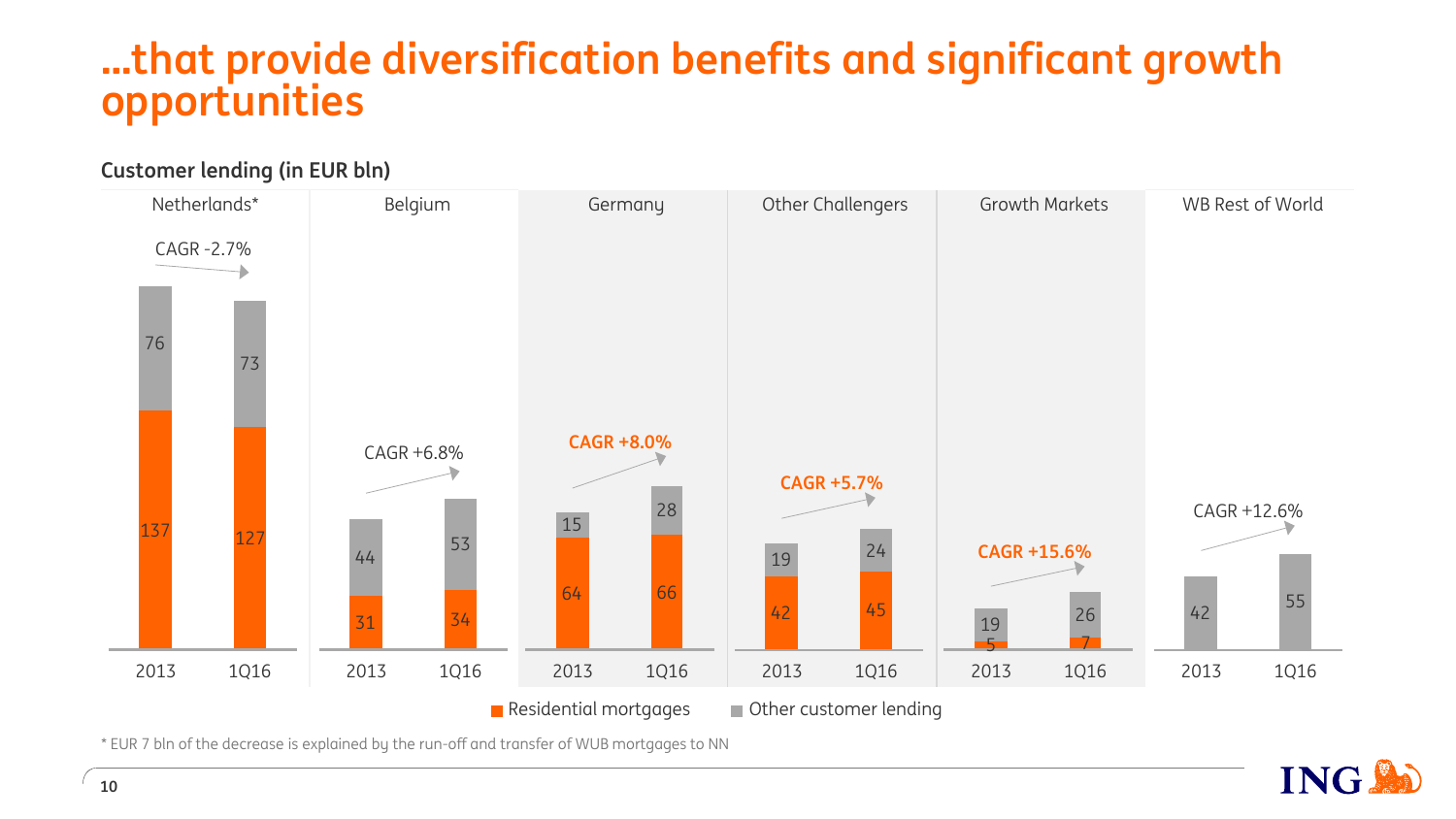# **Think Forward strategy at work in Challengers & Growth Markets**

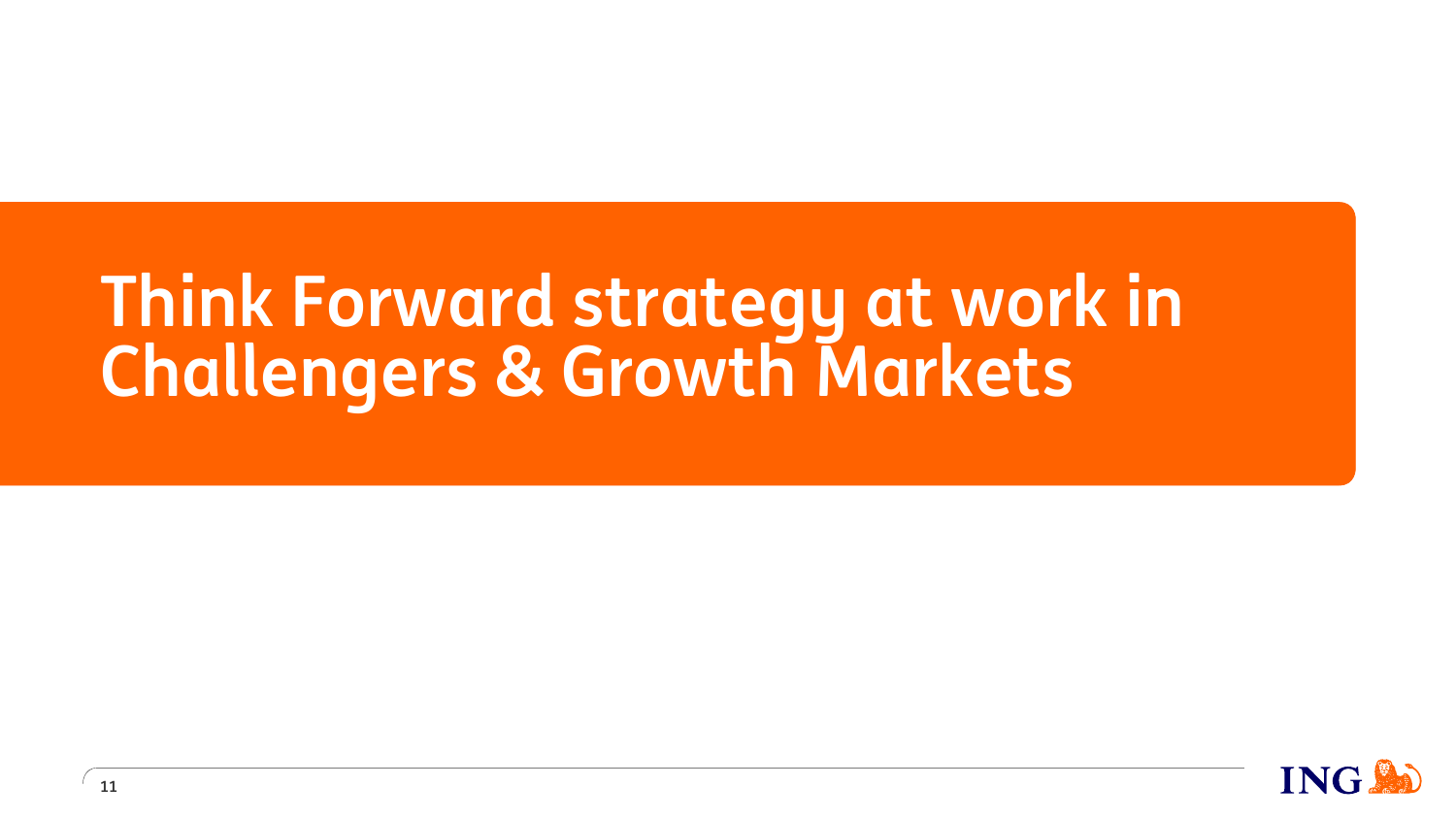## **We have a strong franchise in C&GM built on satisfied clients, many of whom are promotors of ING**

**...and we are highly recommended...**



**...which increasingly earns us the primary relationship with clients** 

Primary customers\* in million

 $4.7 \sim 4.2\%$  4.9 4.1 2013 1Q16 ■ Market Leaders ■ C&GM **9.1 +31.0%**

\* Primary customers: active payment customers, which additionally have recurrent income on the payment account and are active in at least one extra product category



**We are rapidly adding clients...**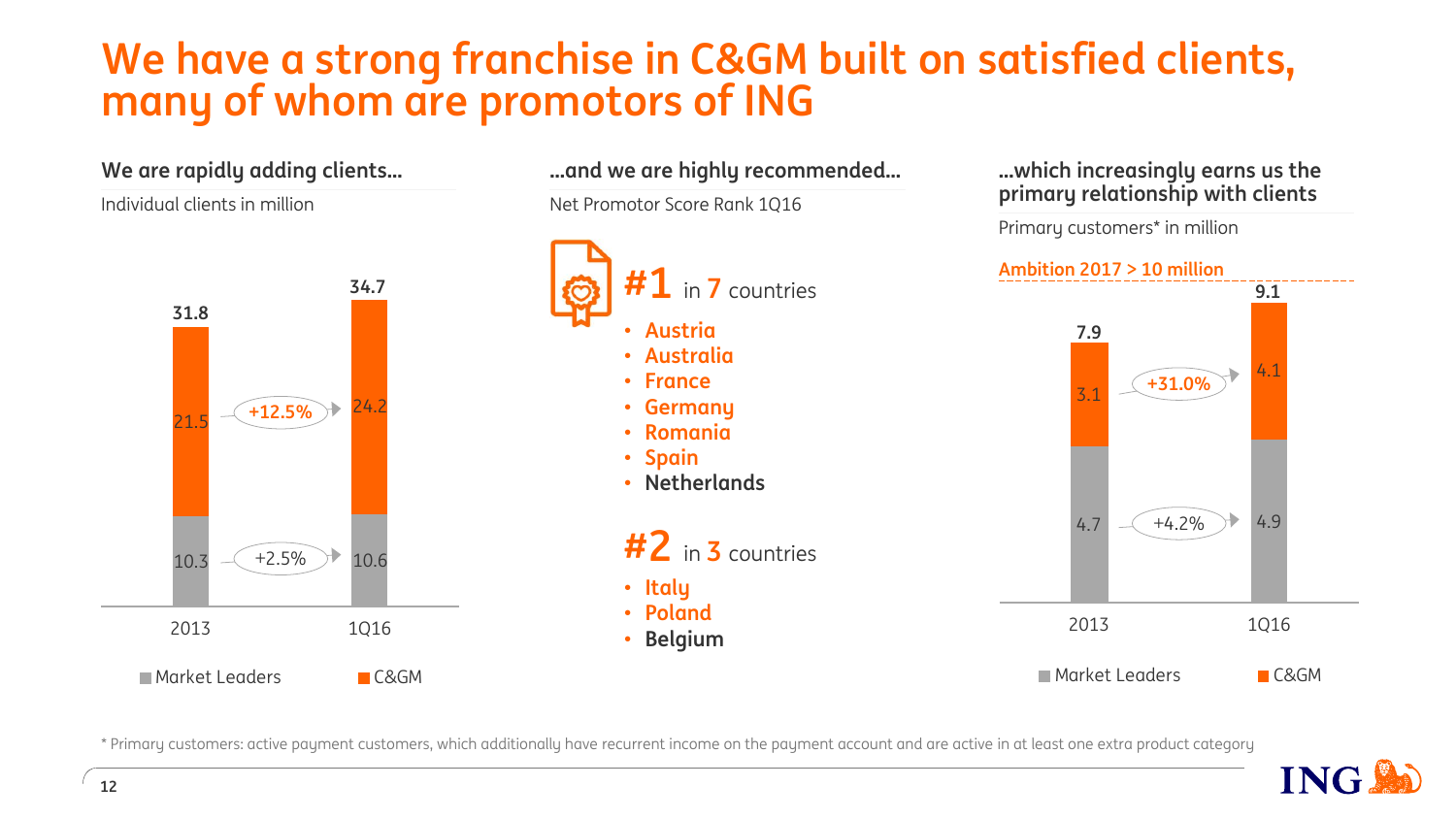## **Our focus on growing primary customers is paying off**

**Comparison of average metrics between primary and non-primary customers in the Challengers & Growth Markets**



Source: ING data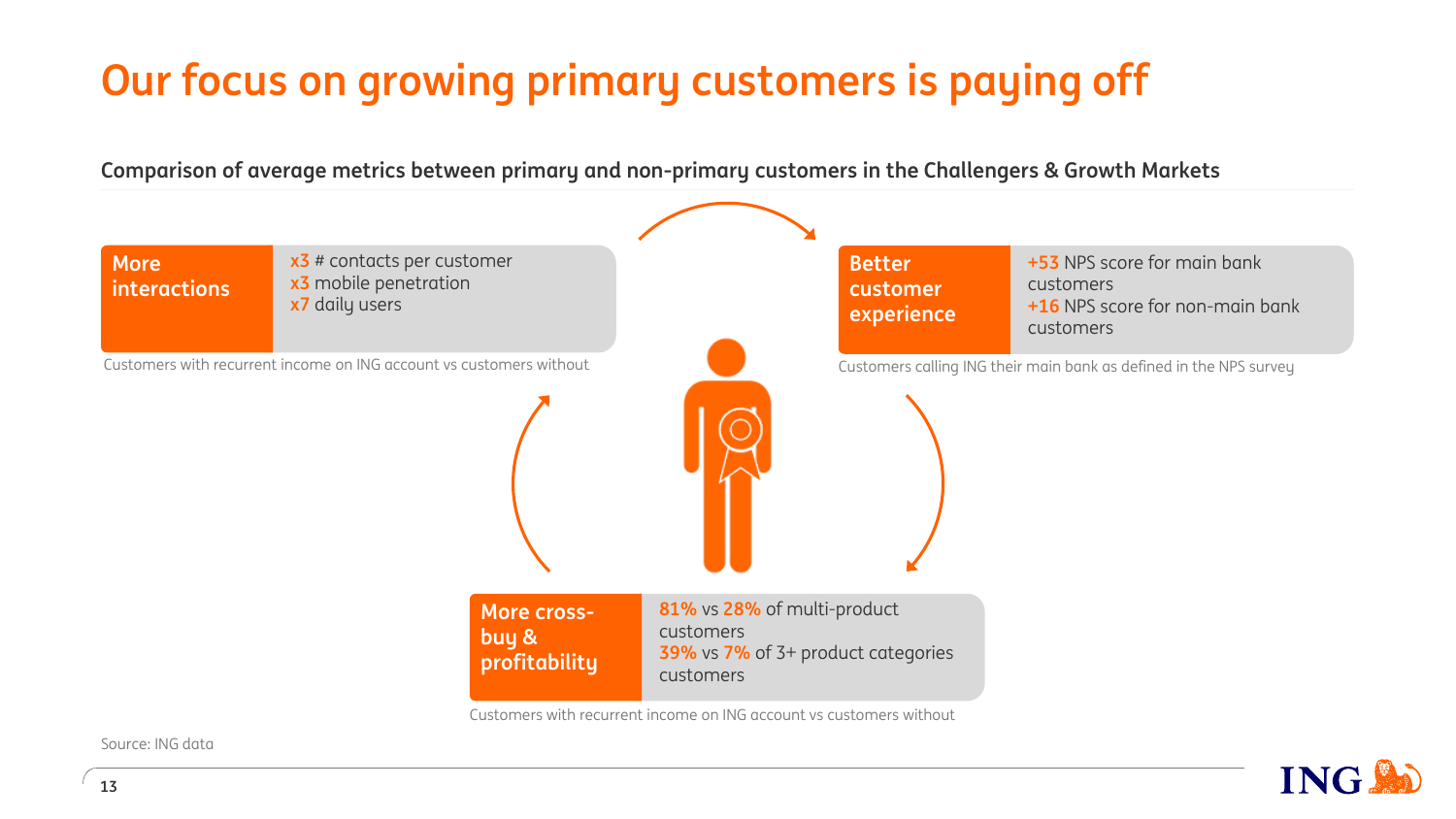## **We are leveraging on the mobile revolution - case study Spain**



In 1Q16, 17% of new customers were acquired purely through mobile, and 25% of all clients are mobile-only

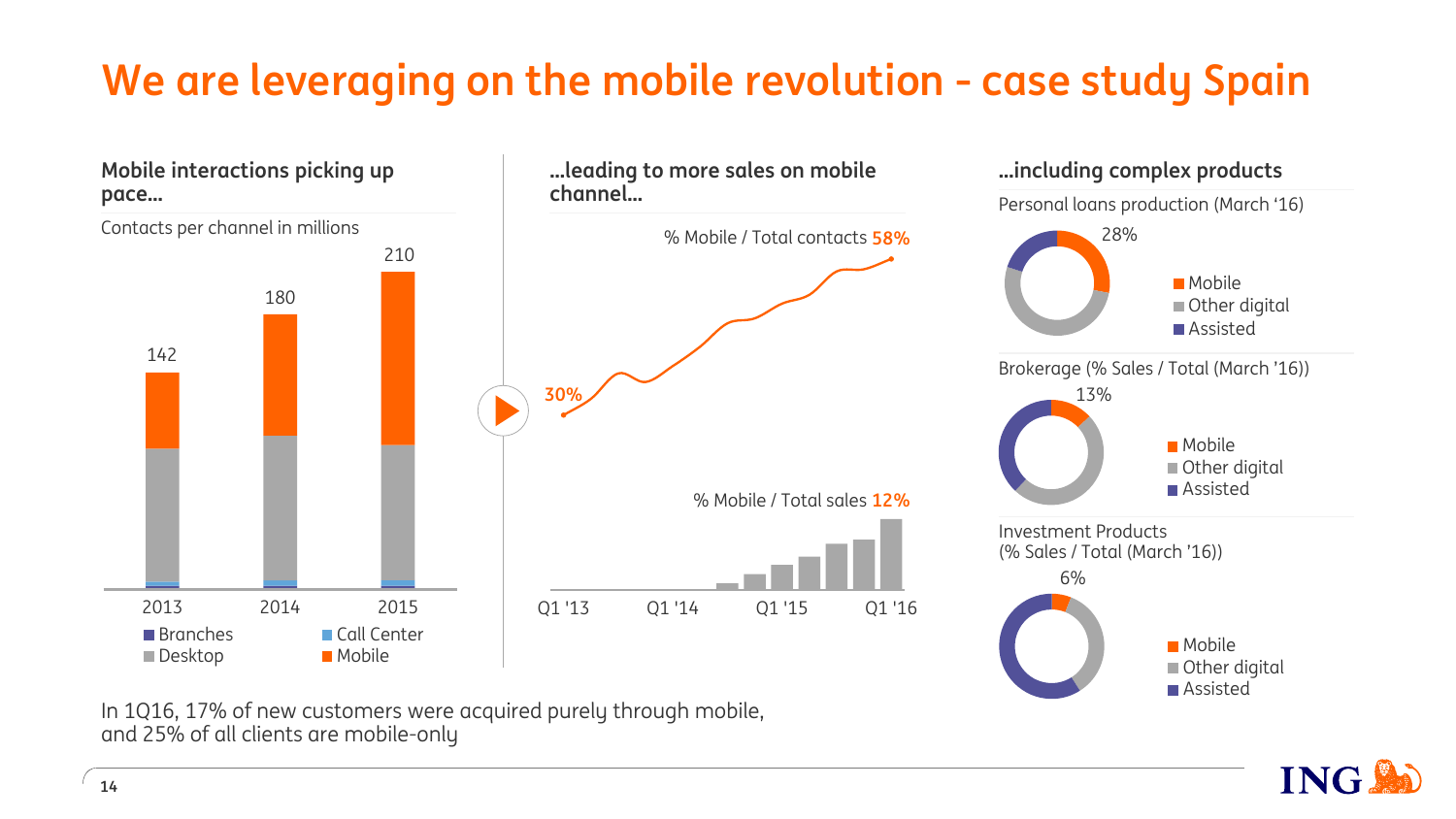## **Innovations help us to continuously improve the customer experience and to maintain a leading position in digital banking**





### Budgets Savinas goals Overall position Tool to encourage people to get their dreams and objectives expenses are progressing right no Real time, clear, visual and interactive way of showing financial information, having a relev **Contact the Contact of Second Second Second Second Second Second Second Second Second Second Second Second Second Second Second Second Second Second Second Second Second Second Second Second Second Second Second Second Se** and nerrogalized digiorum with clients Ster Stephen 40 2007 Nines Announce Minimum Street. Street. When  $\odot$ uitas Direct debits **Brokene** Mutual Funds Your mutual fund compa Comparison per month & per issue Other customers doing... to see 10  $\sim$ <u>III.i.i.. Li</u> п.



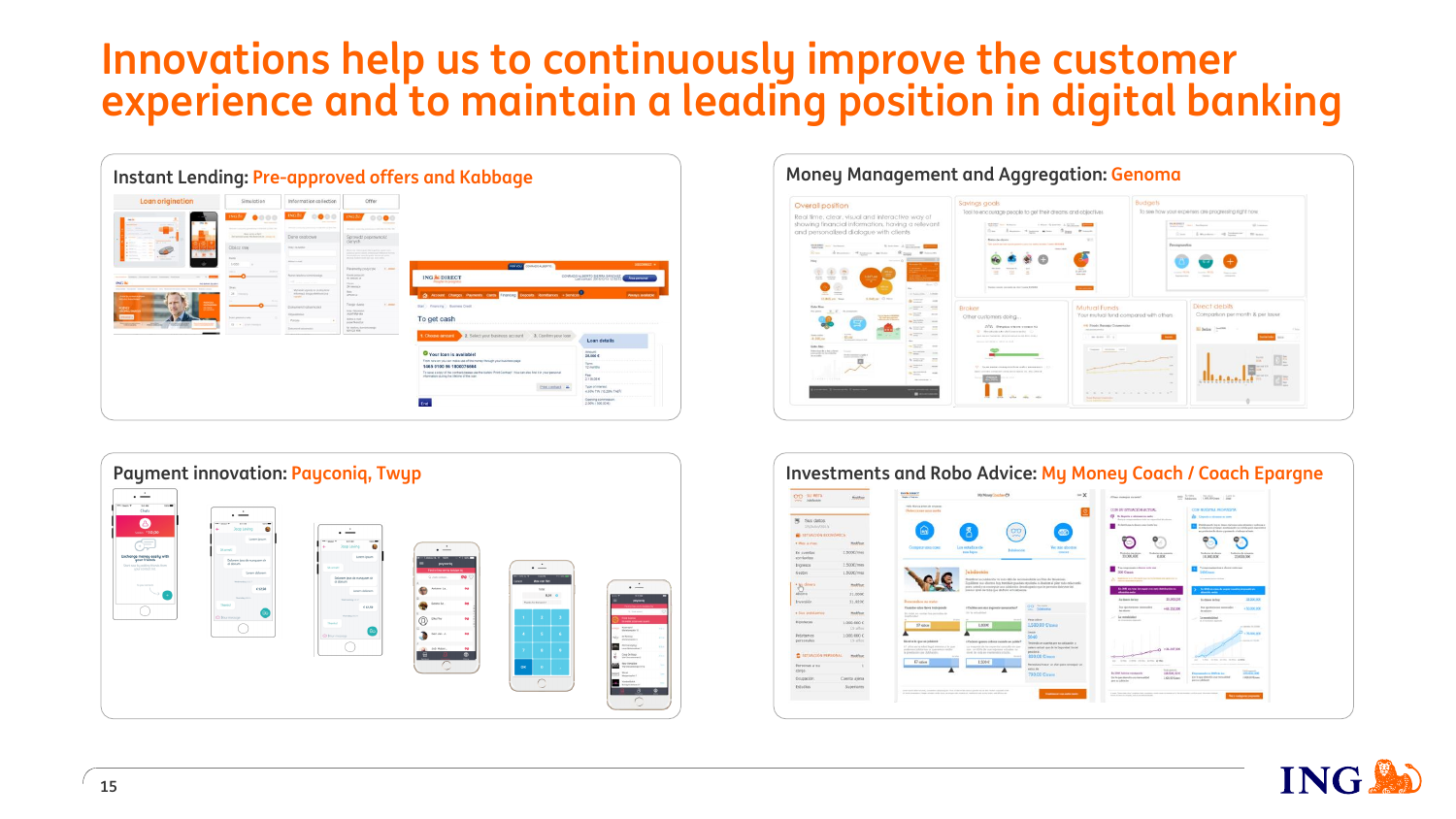# **Delivering on financial priorities**

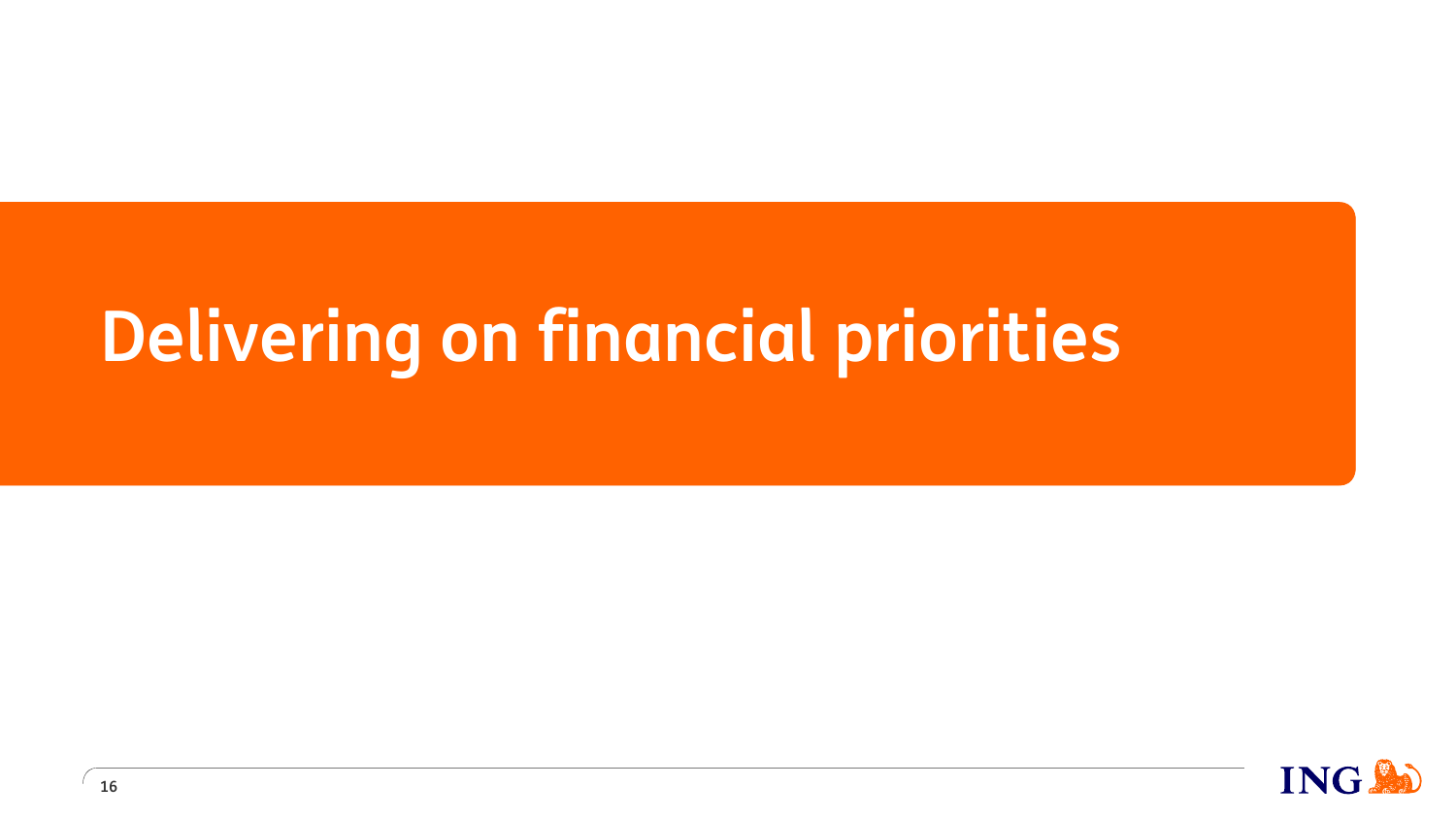### **Client savings rates adjustments without major impact on retail customer deposits**



2013 2014 2015 1Q16





**Euro markets Non-euro markets**





ING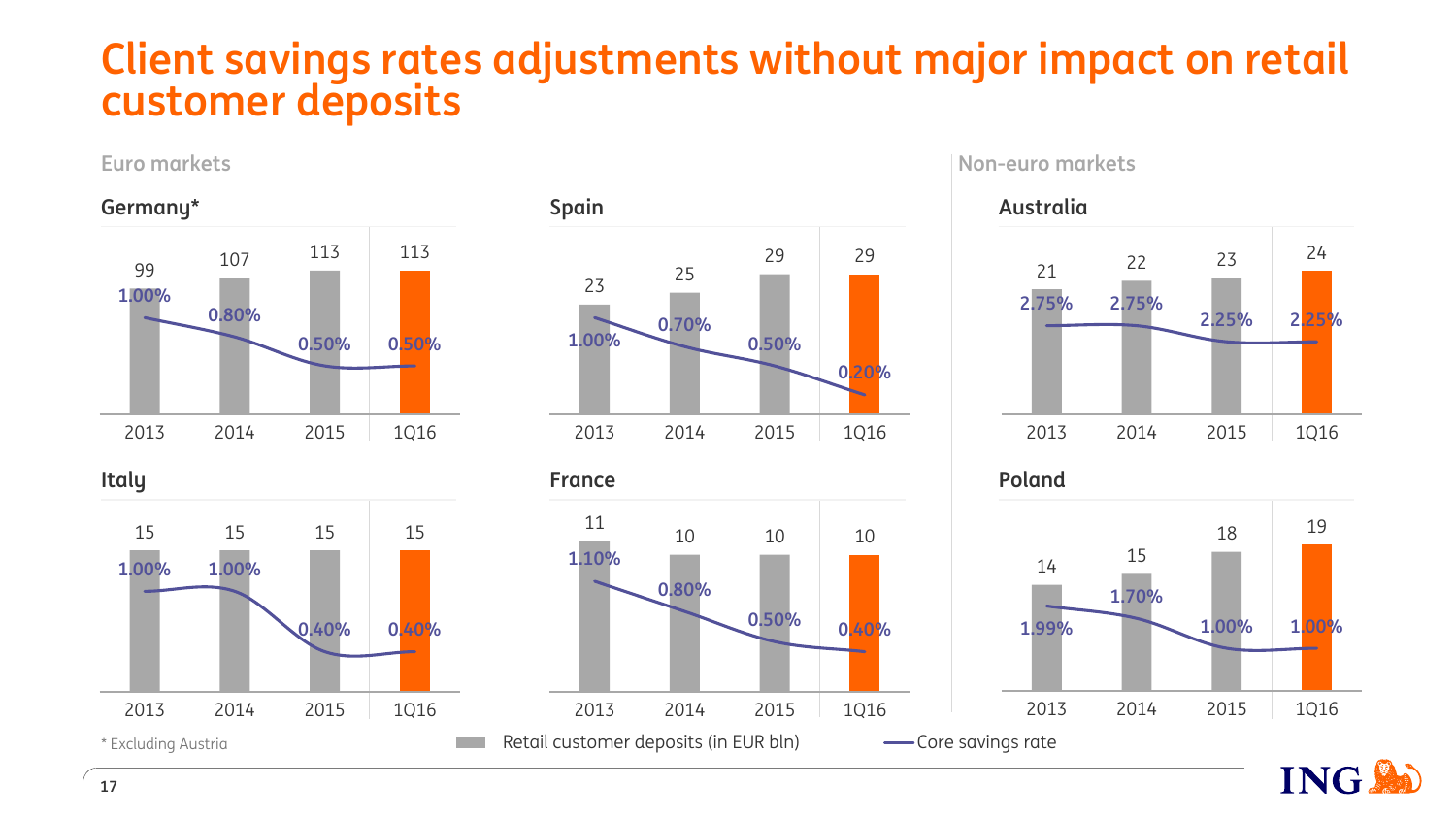## **Core lending growth is strong, particularly non-mortgage lending**

### **Customer lending increasingly diversified with the proportion of mortgages declining**



**Balance sheet optimization from liquidity & investment portfolio to higher yielding own originated lending**

Germany (based on external assets)



- Other / liquidity & investment portfolio
- **Nanking Languary Mustain**
- Retail Banking non-mortgages
- **Mortgages**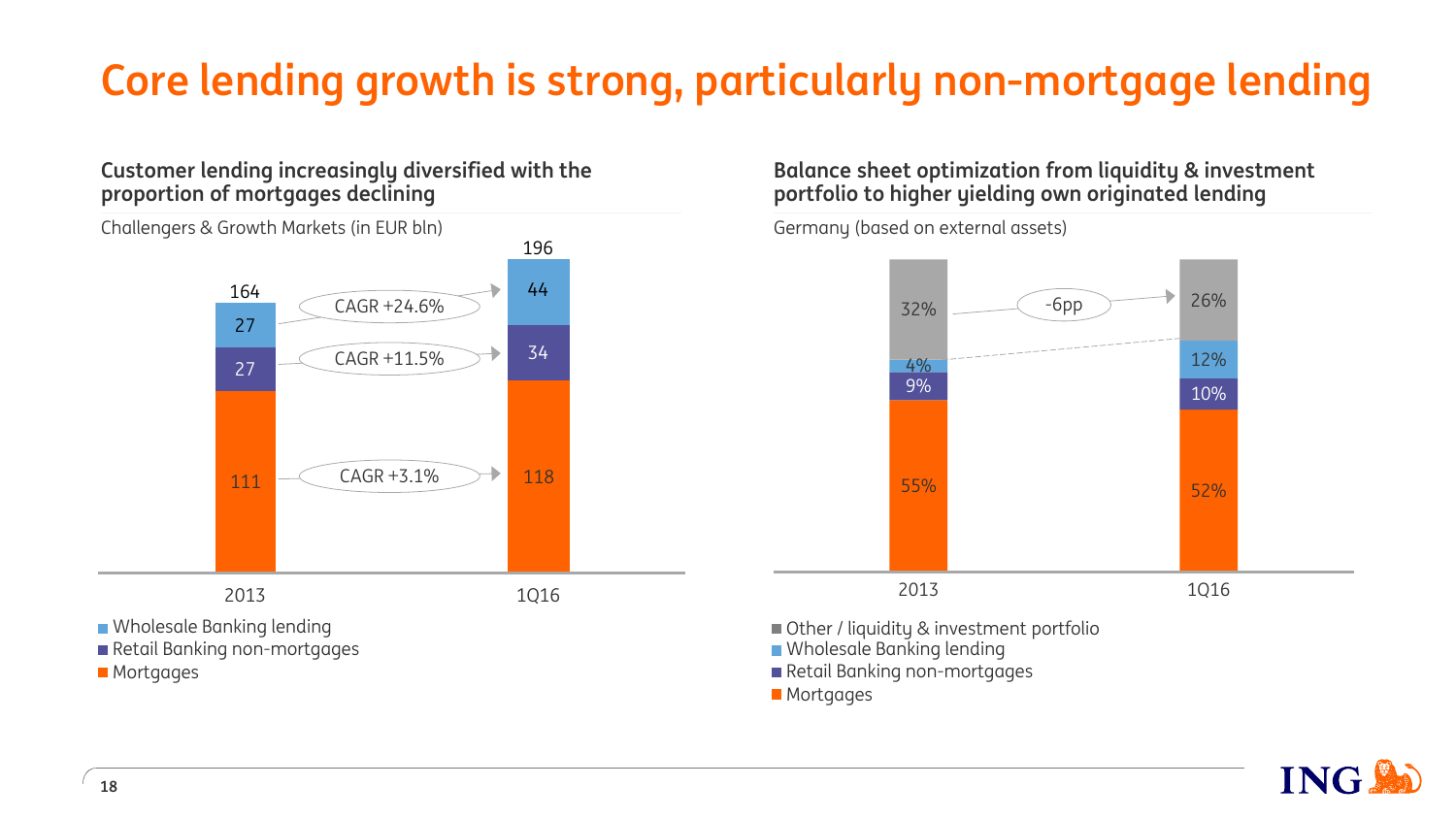## **Client savings rate adjustments, changing asset mix and balance sheet optimization are supporting NII and NIM**

### **Net Interest Income and Net Interest Margin**



\* Excluding Bank Treasury

### **Comments**

- Reduced client savings rates have supported the development in NIM while having negligible impact on customer deposit balances
- Change in asset mix with greater focus on consumer finance, SME and WB underpin NIM and NII trends, further aided by underlying loan growth
- Excess funding position, particularly in Germany, has given scope for balance sheet optimisation, including through WB asset transfers

### **Strong increase in higher margin lending products – case study Germany**



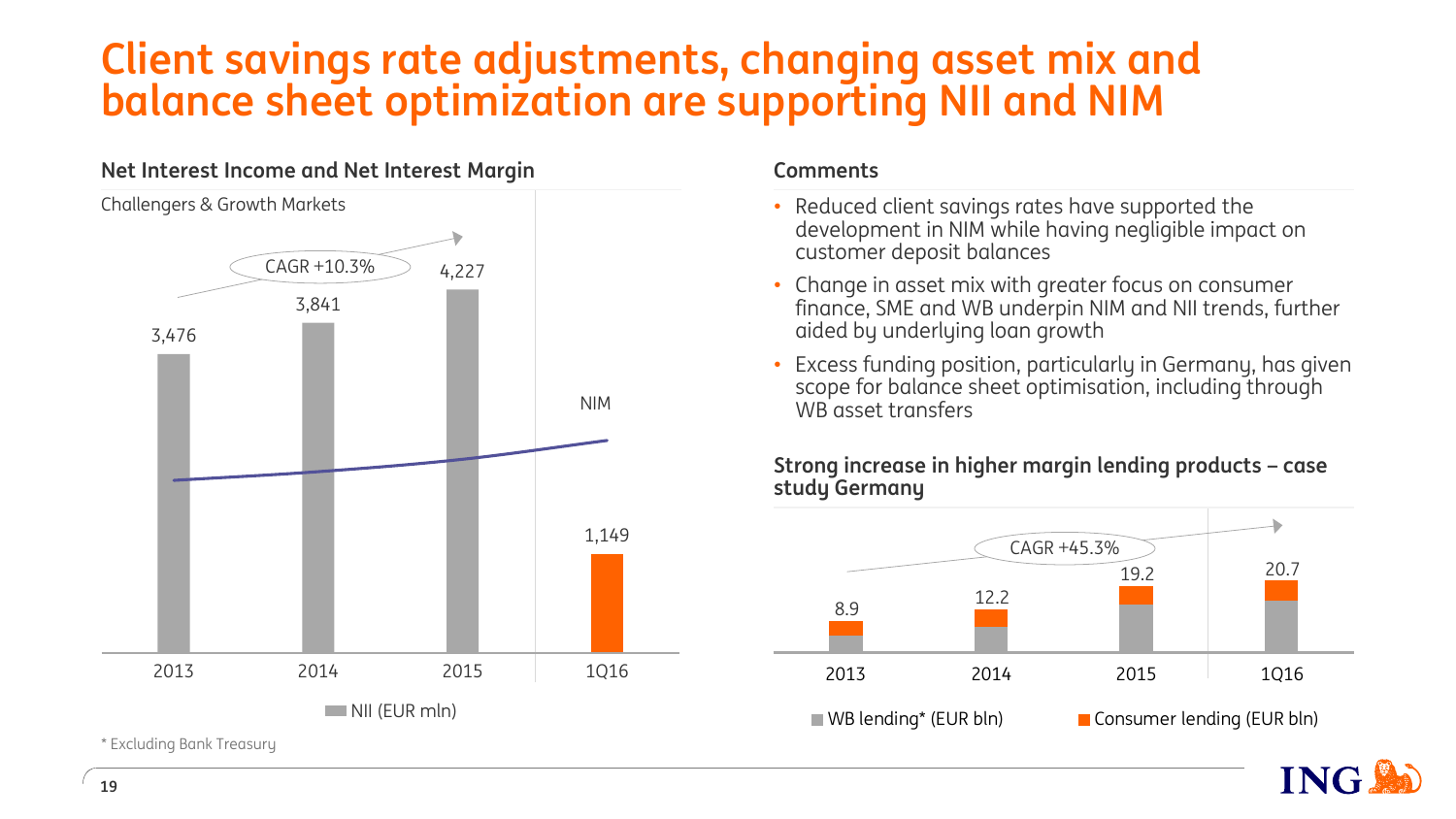## **Exciting opportunity to grow commission income**

## 574 <sup>643</sup> <sup>611</sup> 163 27 2013 2014 2015 1Q16 Commission income One-time impact\* CAGR +5.4% **Commission income (in EUR mln)** Challengers & Growth Markets

### **Initiatives to increase commission income**

- Investment products
	- Digital advice pilots in Spain and France
	- Simplified product offer rolled out internationally
- Insurance
	- International roll-out of insurance linked to mortgages and consumer loans
- Payments
	- Pilots for differential pricing
- Lending
	- Strong production growth increases upfront commission income



\* Positive one-time impact on consumer loan origination in Germany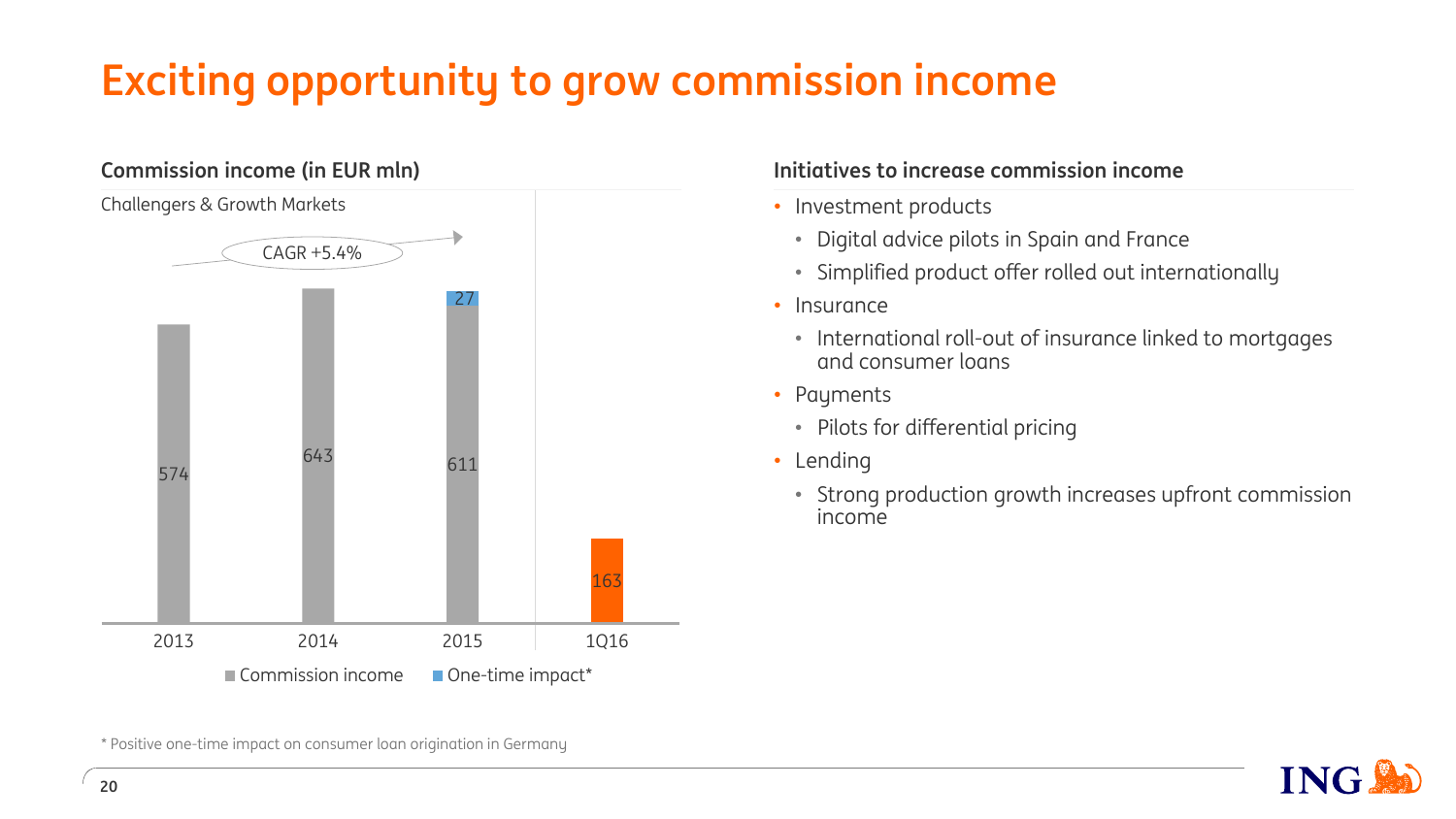## **Underlying efficiency continues to improve, and underlying pre-tax profit growth remains strong**



\* If the expected 2016 regulatory costs were equally distributed over the 4 quarters of 2016, then the 1Q16 cost/income ratio would have been 54%

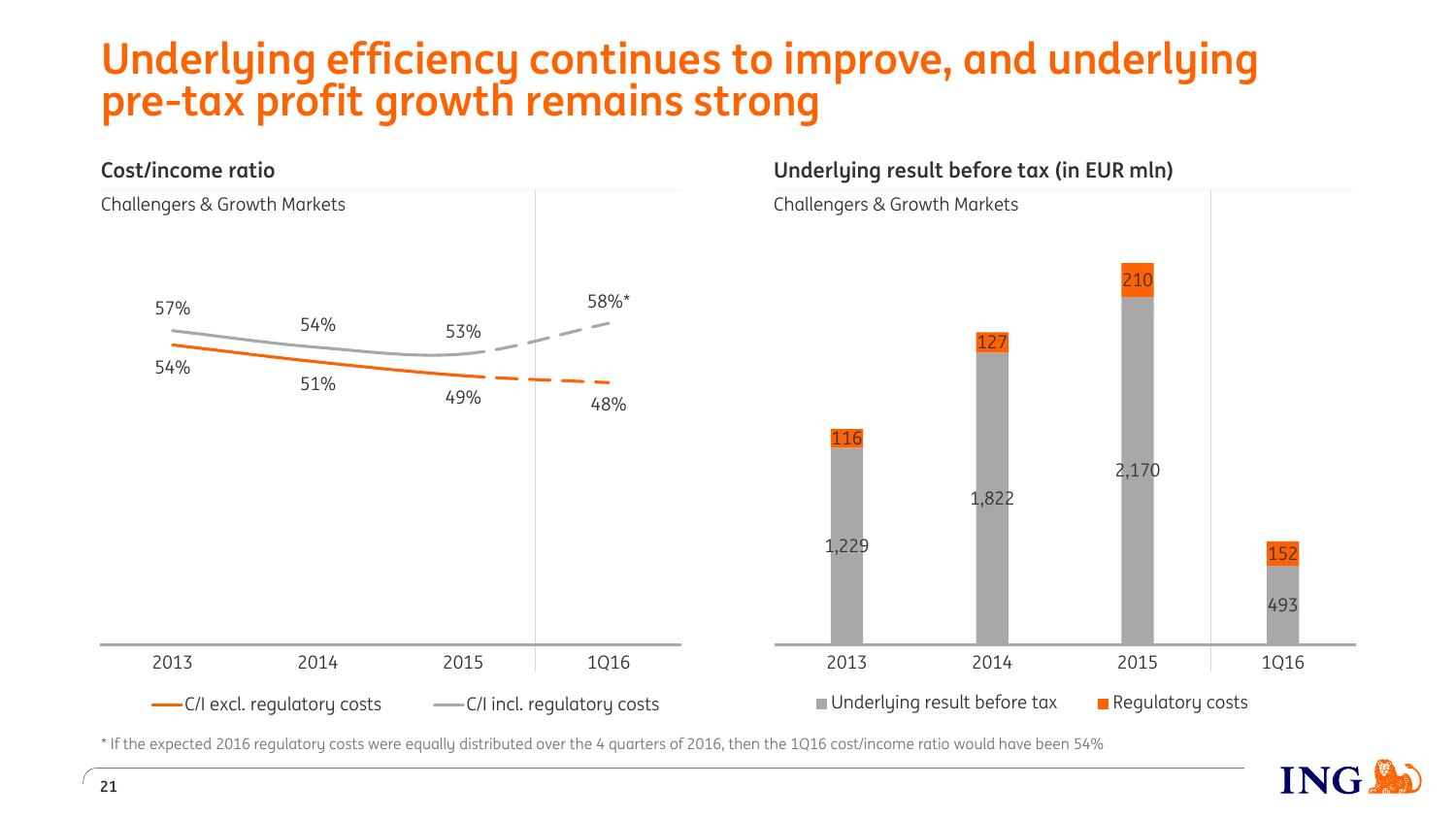### **Risk costs of C&GM sub-segments are at or below the through-the-cycle-average of the bank**



**Growth Markets**





### **Comments**

- In 2015, risk costs for C&GM moved back to a more normalised level. Germany has shown lower than average risk costs and exceptionally low WB risk costs in 4Q15 and 1Q16
- 1Q16 Growth Markets risk costs went up due to our continued growth in higher-risk lending categories (consumer and SME lending) as well as more challenging market conditions in Turkey
- For 2013, Other Challengers were particularly impacted by elevated risk costs at Real Estate Finance Spain

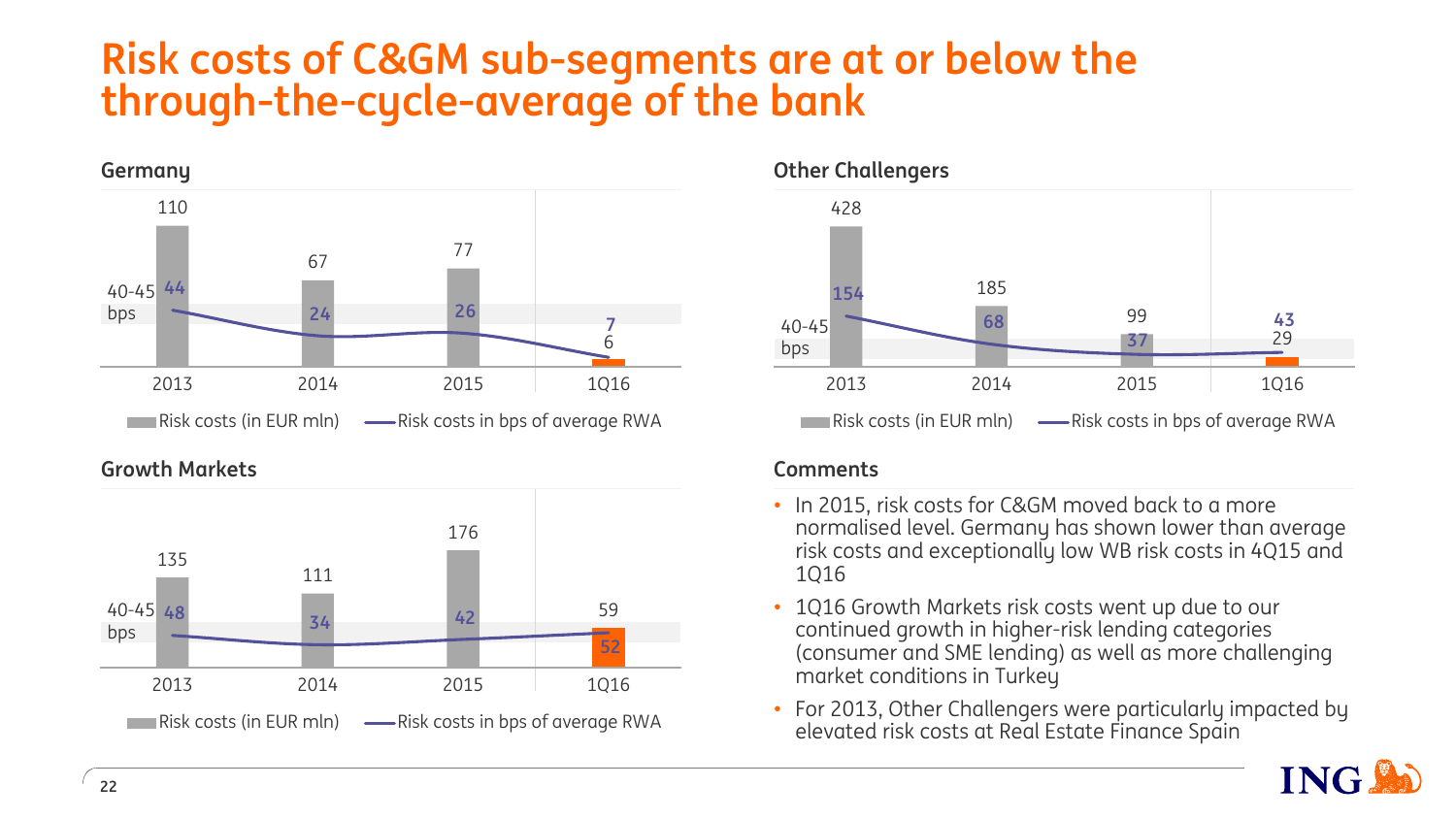# **Priorities going forward**

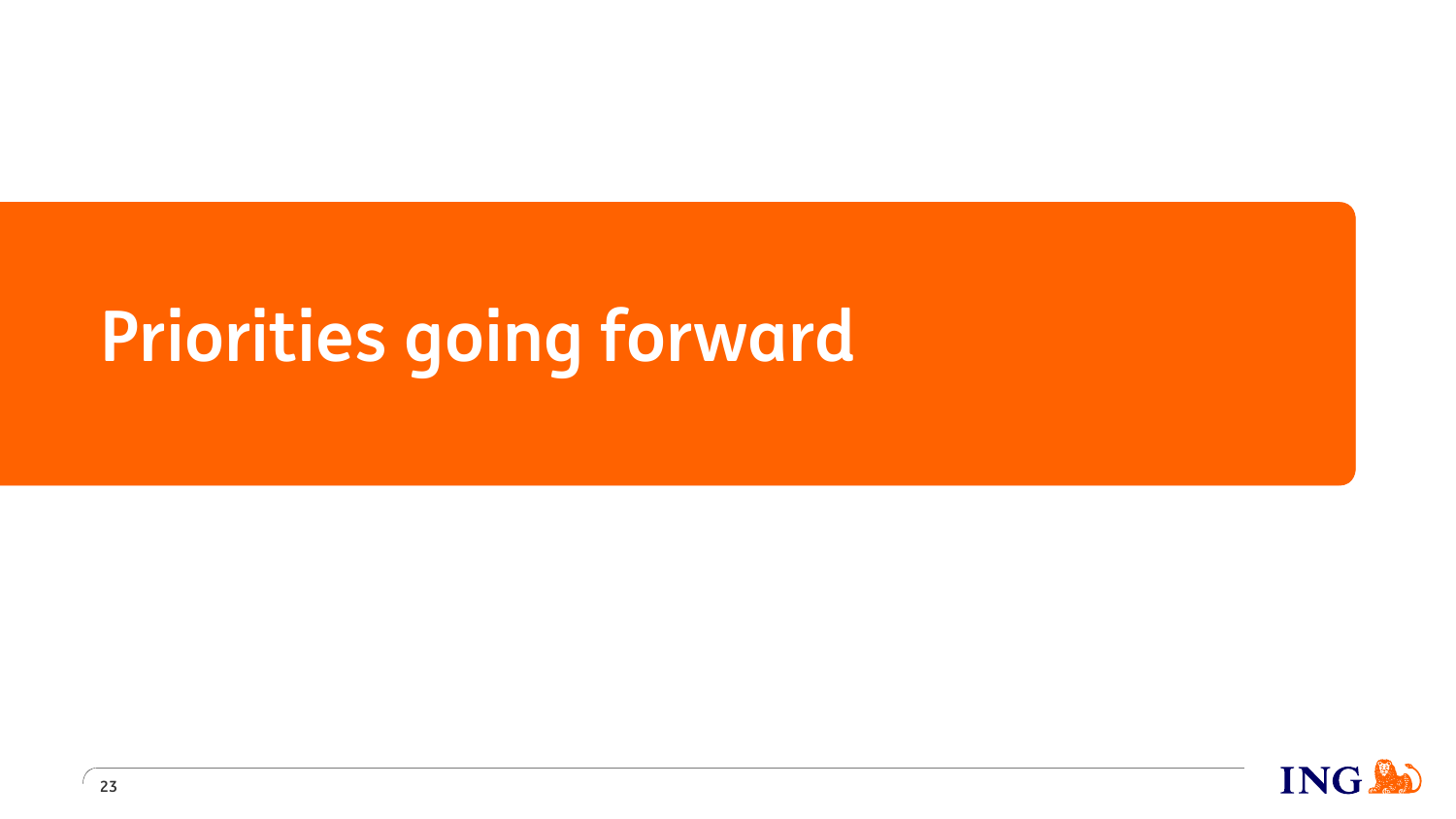### **We are executing on a clear set of priorities to further improve C&GM performance**



**Increase commission income**

**Change asset mix and optimise balance sheet**

**4**

**3**



**Grow primary customers and market share**



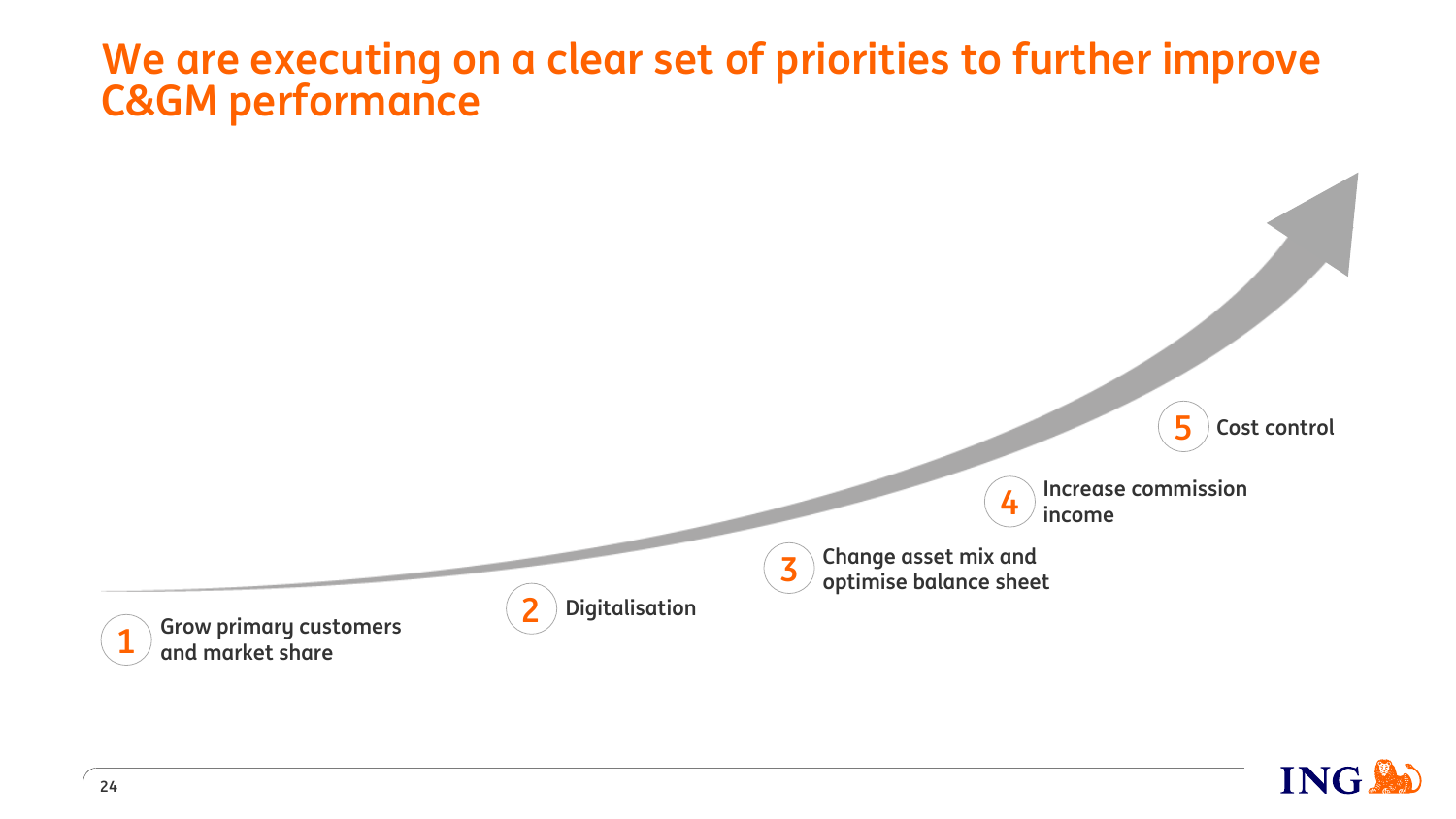### **Germany is an excellent example of our Think Forward strategy at work**



\* Non-interest result in 2015 positively impacted by capital gains and EUR 27 mln one-time impact on consumer loan origination in 4Q15 \*\* The EUR 80 mln increase in expenses in 2015 versus 2014 includes EUR 25 mln of higher regulatory costs

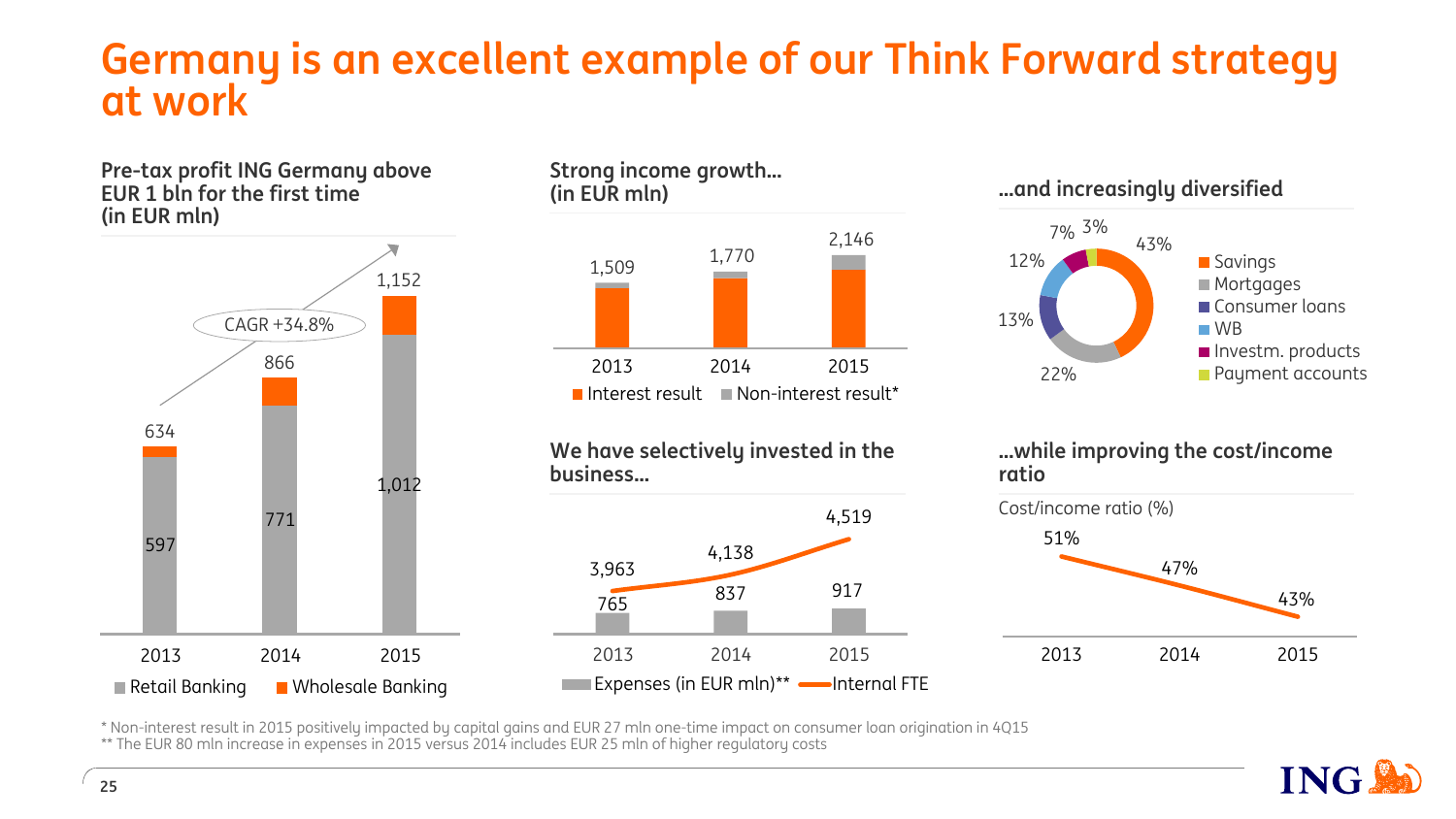### **Romania is showing strong commercial momentum through digitalisation**

**ING has high customer satisfaction in Romania…**



**...and is rapidly adding primary relationships**



### **ING Romania is growing faster than the market…**



**…with strong lending growth in all segments…**



### **The business model has evolved to 'digital first' (1Q16)**

Primary relationships



**Digital only** Digital & Assisted\* ■ Assisted only

### **…and the risk profile is well controlled**